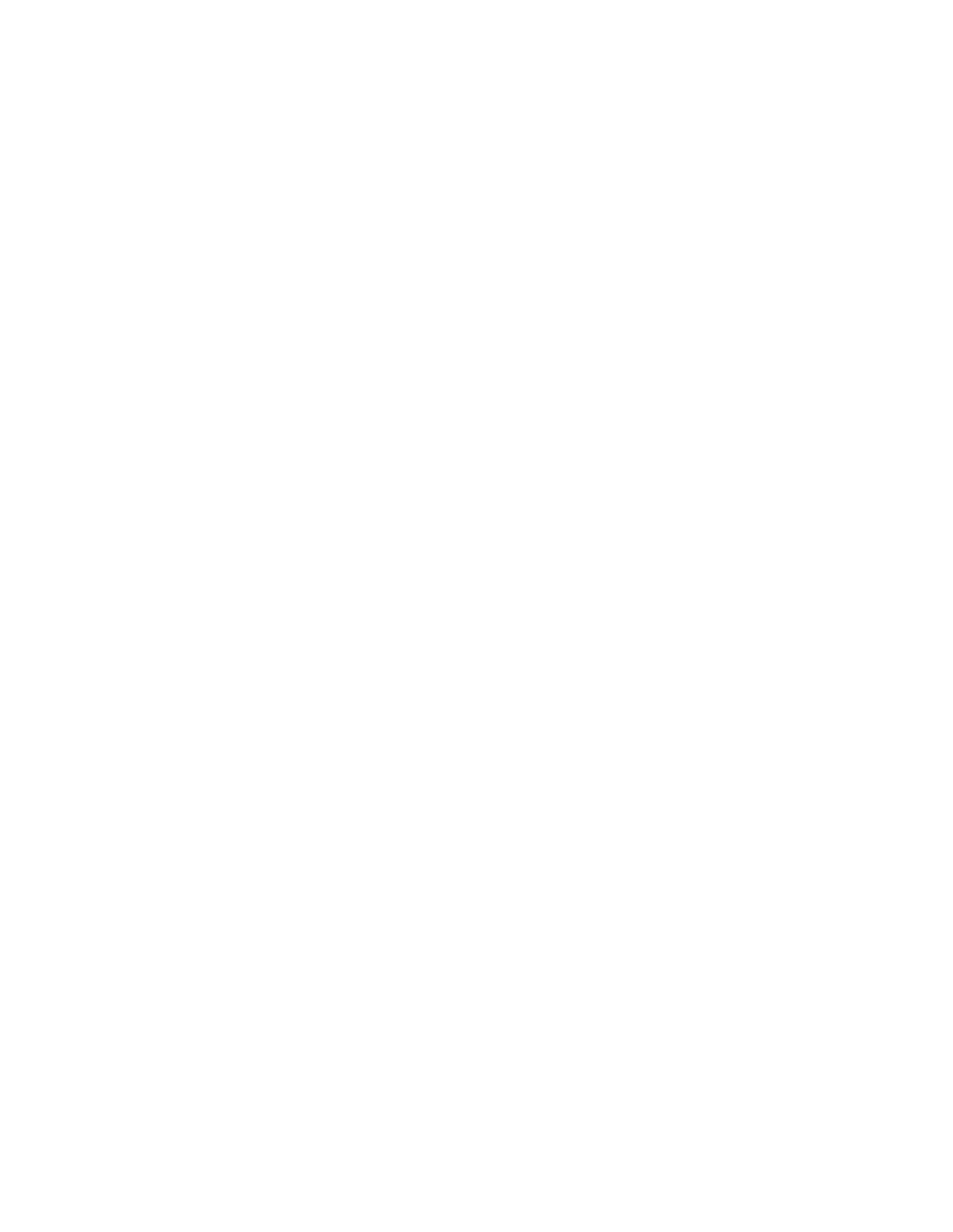| Sr.            | <b>Name</b><br>of <sub>l</sub>             | <b>Eligibility Criteria</b>                                                                                                                                                                                                                                                                                                                                                                                           | <b>Job Description</b>                                                                                                                                                                                                                                                                                                                                                                                                                                                                                                                                                                                                                                                                                                                                                                                                                                                                                                                                                                                                                                                                                                                                                                                                                     | Mode of                                                                                                                                                   |
|----------------|--------------------------------------------|-----------------------------------------------------------------------------------------------------------------------------------------------------------------------------------------------------------------------------------------------------------------------------------------------------------------------------------------------------------------------------------------------------------------------|--------------------------------------------------------------------------------------------------------------------------------------------------------------------------------------------------------------------------------------------------------------------------------------------------------------------------------------------------------------------------------------------------------------------------------------------------------------------------------------------------------------------------------------------------------------------------------------------------------------------------------------------------------------------------------------------------------------------------------------------------------------------------------------------------------------------------------------------------------------------------------------------------------------------------------------------------------------------------------------------------------------------------------------------------------------------------------------------------------------------------------------------------------------------------------------------------------------------------------------------|-----------------------------------------------------------------------------------------------------------------------------------------------------------|
| No.            | Post/BPS                                   |                                                                                                                                                                                                                                                                                                                                                                                                                       |                                                                                                                                                                                                                                                                                                                                                                                                                                                                                                                                                                                                                                                                                                                                                                                                                                                                                                                                                                                                                                                                                                                                                                                                                                            | recruitment                                                                                                                                               |
| 1 <sub>1</sub> | Project<br>Director, BPS-19<br>$(01$ post) | Master Degree in Agriculture<br>Sciences.<br>Minimum<br>experience<br>20<br>$\bullet$<br>Years including 05 years on<br>supervisory position.<br>Expertise<br>HR/Admin.<br>in<br>Procurement and Financial<br>flows.<br>knowledge<br><b>Basic</b><br>of<br>Government laws/rules and<br>procedures.<br>Experience<br>in<br>project<br>planning, project execution.<br>Field monitoring and project<br>report writing. | Responsible for implementation<br>of<br>$\bullet$<br>project through Project Directorate and<br>field staff of Extension Wing.<br>Responsible for all procurements to be<br>$\bullet$<br>made in the project.<br>Provide leadership to the project<br>$\bullet$<br>having focus on the improvement of<br>service delivery on Extension activities<br>to the farmers at their door step<br>through modern technology.<br>To guide the farmers for the increase<br>of crop production by adopting latest<br>technology/ techniques of domestic<br>and international research.<br>Coordinate with District entities of<br>$\bullet$<br>Agriculture Extension and Research<br>Wings and other stakeholders<br>to<br>ensure the implementation of the<br>project as per implementation plan of<br>the PC-I.<br>Ensure quality and substance of<br>$\bullet$<br>periodic monitoring and evaluation<br>requirements.<br>Responsible to prepare action plan for<br>$\bullet$<br>the implementation of the project as<br>per TORs.<br>Responsible to prepare physical and<br>٠<br>financial achievements on fortnightly<br>monthly, quarterly and annual basis<br>and will present as and when required<br>by the higher authorities for inspection | Selection from<br>officers working<br>under<br>Punjab<br>Agriculture<br>Department, on<br>merit basis or<br>by transfer from<br>the<br>existing<br>staff. |

### National Programme for Enhancing Profitability through Increasing Productivity of Wheat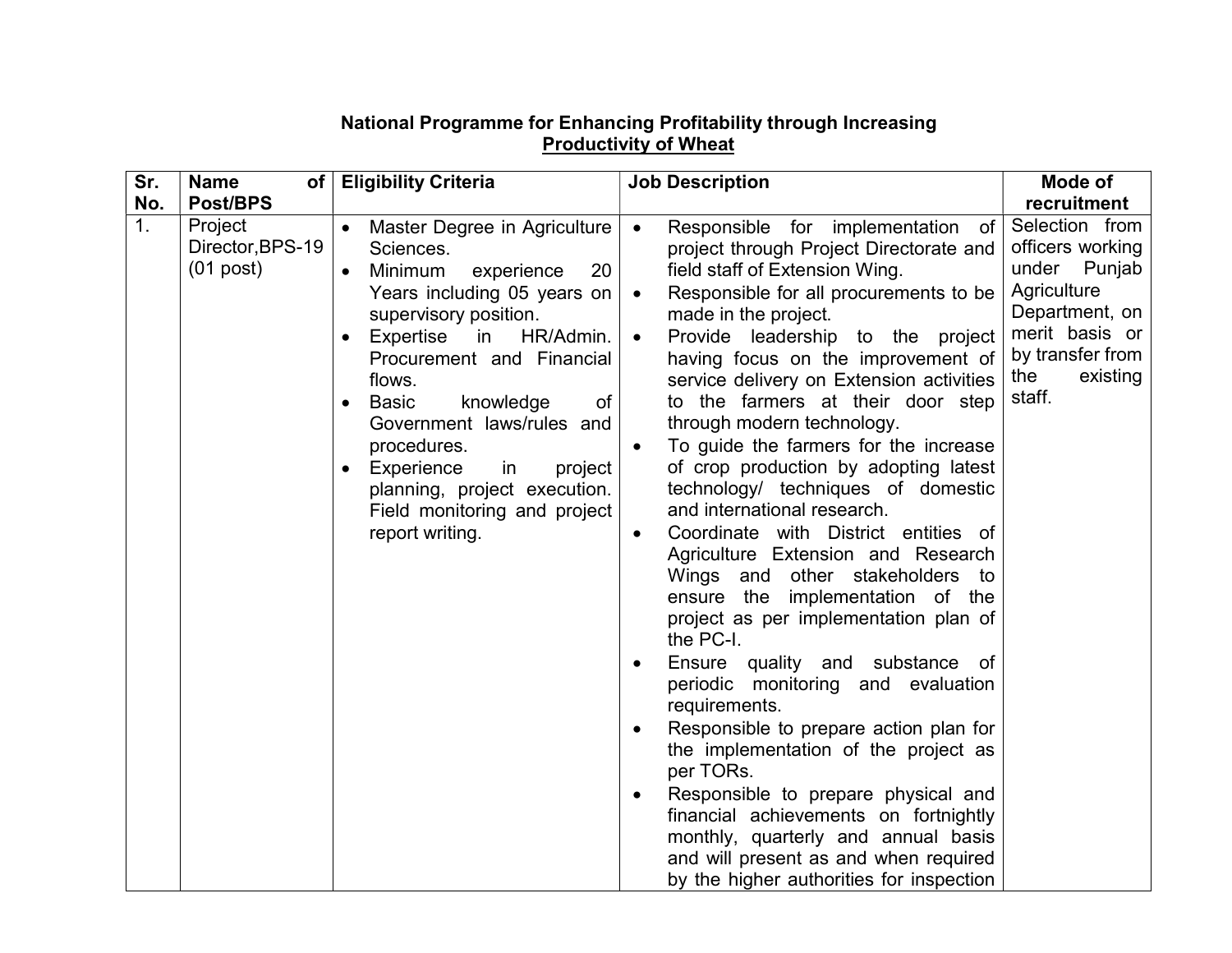| Good communication skills<br>Responsible to implement action plan of<br>and fluency in English and<br>the project.<br>Urdu.<br>3.<br>M&E Expert,<br>Will monitor the project activities and   By selection on<br>Master Degree in<br>$\bullet$<br>$\bullet$ |
|-------------------------------------------------------------------------------------------------------------------------------------------------------------------------------------------------------------------------------------------------------------|
| specialist readers.<br>project.                                                                                                                                                                                                                             |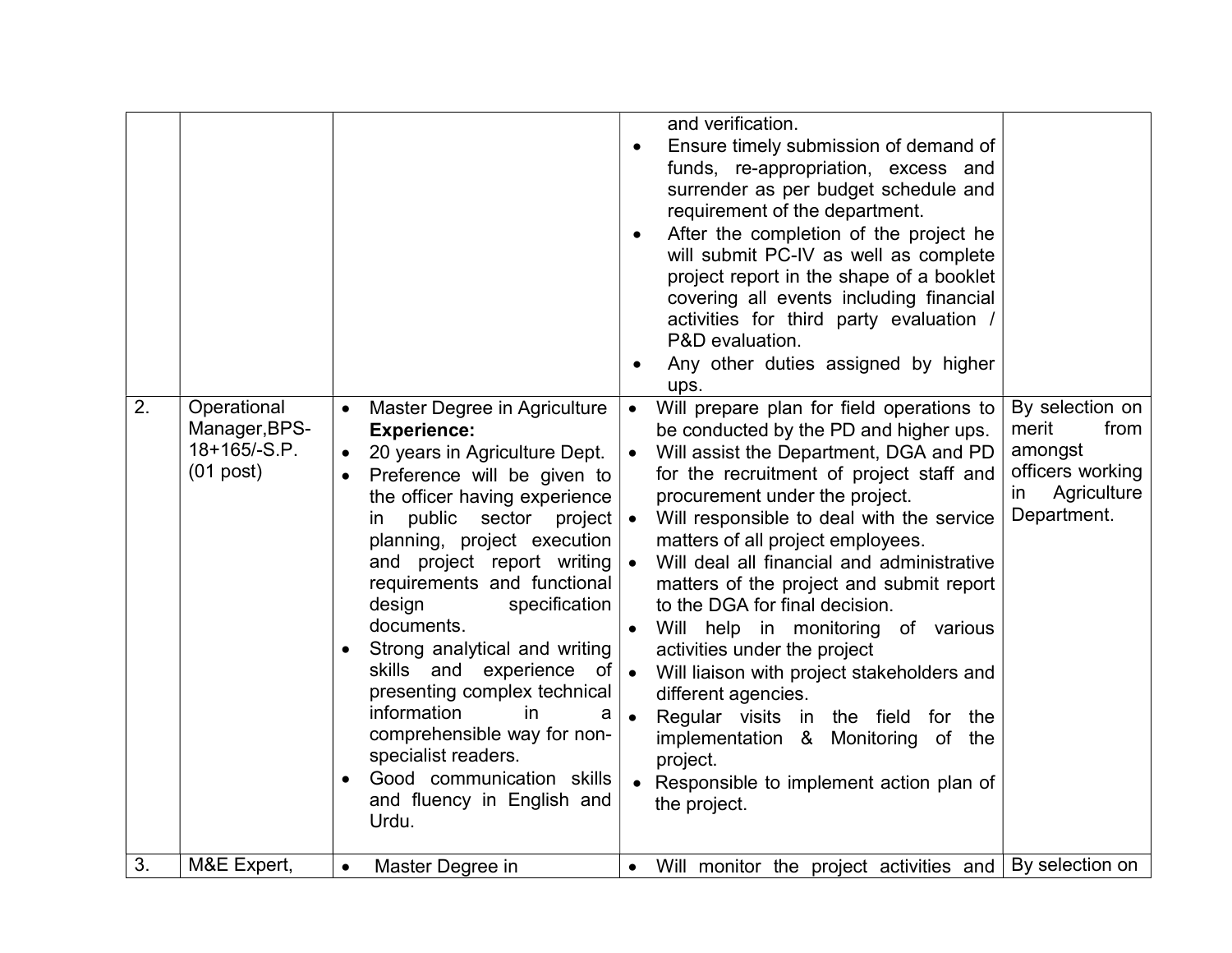|    | BPS-18+165/-                     | Agriculture                                                                                                                                                                                                                                                                                                                              |           | their implementation in the field areas.                                                                                                                           | merit from                                                                                |
|----|----------------------------------|------------------------------------------------------------------------------------------------------------------------------------------------------------------------------------------------------------------------------------------------------------------------------------------------------------------------------------------|-----------|--------------------------------------------------------------------------------------------------------------------------------------------------------------------|-------------------------------------------------------------------------------------------|
|    | S.P. (01 post)                   | <b>Experience:</b>                                                                                                                                                                                                                                                                                                                       |           | Will deal all field operations and liaison                                                                                                                         | amongst the<br>officers working<br>in Agriculture                                         |
|    |                                  | 15 years in Agriculture Dept.                                                                                                                                                                                                                                                                                                            |           | with field force in the assigned Districts.                                                                                                                        |                                                                                           |
|    |                                  | Preference will be given to<br>the officer having experience<br>in public sector project<br>planning, project execution<br>and project report writing                                                                                                                                                                                    |           | Will implement training plans of field<br>force and farmers.                                                                                                       | Department.                                                                               |
|    |                                  |                                                                                                                                                                                                                                                                                                                                          |           | Any other duties assigned by higher ups.                                                                                                                           |                                                                                           |
|    |                                  | Experience in project<br>$\bullet$<br>planning, project execution.<br>Field monitoring and project<br>report writing.                                                                                                                                                                                                                    |           |                                                                                                                                                                    |                                                                                           |
|    |                                  | Good communication skills<br>and fluency in English and<br>Urdu.                                                                                                                                                                                                                                                                         |           |                                                                                                                                                                    |                                                                                           |
| 4. | Assistant,<br>BPS-16(01<br>post) | B. Com/B.A. (2 <sup>nd</sup> Div.) from<br>$\bullet$<br>any recognized University<br>with 15 years' experience in<br>accounts & Admn/HR/<br>Operation matters OR<br>Intermediate $(2nd Div.)$ with<br>20 years experience in<br>accounts &<br>Administrative/HR/Operation<br>matters.<br>Certificate in MS office.<br>Age up to 50 years | $\bullet$ | He will be responsible for accounts/HR/<br>Administrative matters of the project. He<br>will be responsible for maintaining and<br>safe custody of project record. | By selection on<br>merit amongst<br>officials<br>working in<br>Agriculture<br>Department. |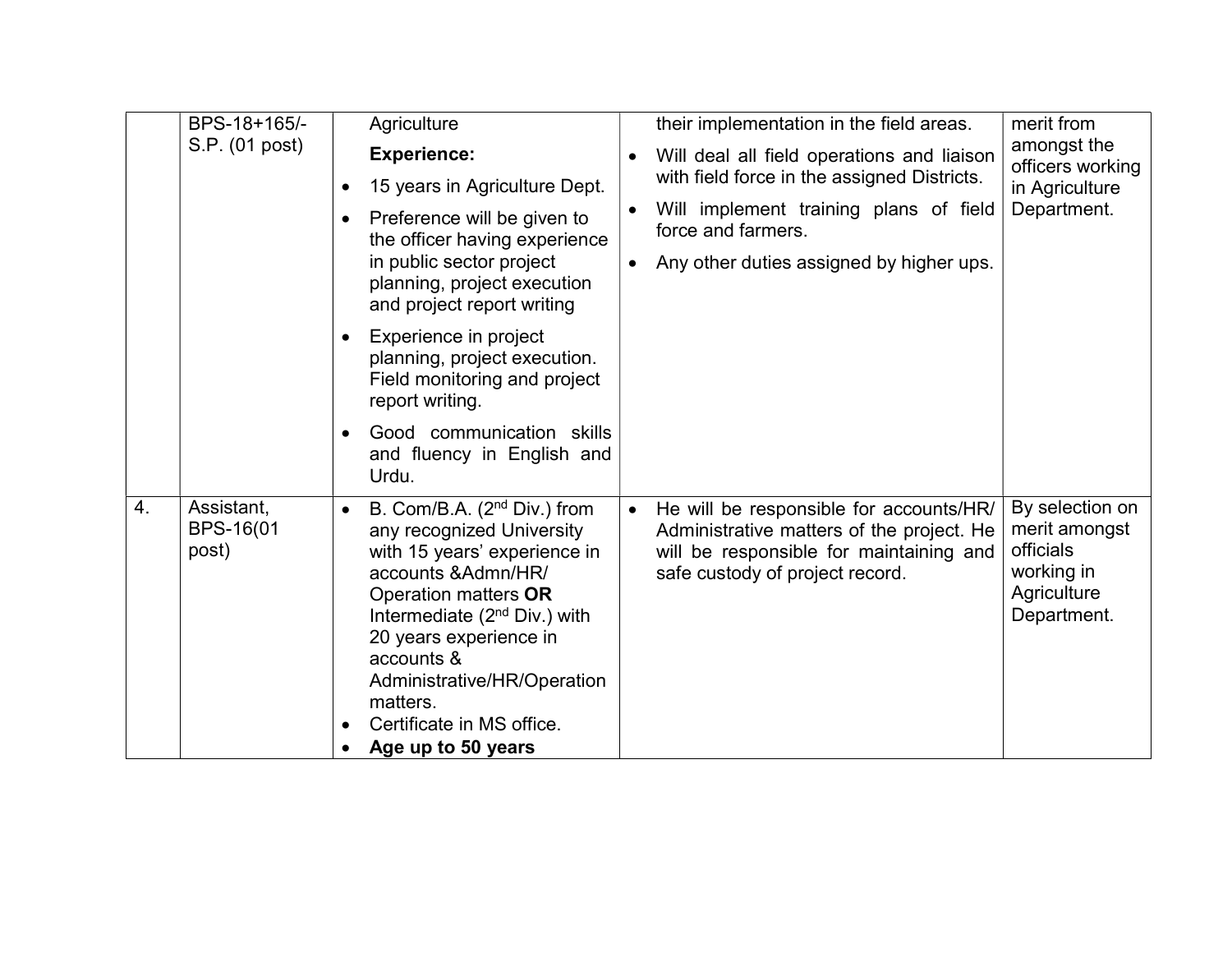## National Programme for Enhancing Profitability through Increasing **Productivity of Rice**

| Sr.      | <b>Name</b><br>of <sub>l</sub>                                                         | <b>Eligibility Criteria</b>                                                                                                                                                                                                                                                                                                                                                                                                                                                                                                                                                                                                                                                               | <b>Job Description</b>                                                                                                                                                                                                                                                                                                                                                                                                                                                                                                                                                                                                                                                                                                                                                                                       | Mode of                                                                                             |
|----------|----------------------------------------------------------------------------------------|-------------------------------------------------------------------------------------------------------------------------------------------------------------------------------------------------------------------------------------------------------------------------------------------------------------------------------------------------------------------------------------------------------------------------------------------------------------------------------------------------------------------------------------------------------------------------------------------------------------------------------------------------------------------------------------------|--------------------------------------------------------------------------------------------------------------------------------------------------------------------------------------------------------------------------------------------------------------------------------------------------------------------------------------------------------------------------------------------------------------------------------------------------------------------------------------------------------------------------------------------------------------------------------------------------------------------------------------------------------------------------------------------------------------------------------------------------------------------------------------------------------------|-----------------------------------------------------------------------------------------------------|
| No.      | <b>Post/BPS</b>                                                                        |                                                                                                                                                                                                                                                                                                                                                                                                                                                                                                                                                                                                                                                                                           |                                                                                                                                                                                                                                                                                                                                                                                                                                                                                                                                                                                                                                                                                                                                                                                                              | recruitment                                                                                         |
| 1.<br>2. | <b>Director</b><br>Deputy<br>(Agri.<br>Engineering),<br>BPS-18+165/-<br>S.P. (01 post) | <b>Qualification:</b><br>M.Sc. (Hons.) in Agriculture<br>Engineering<br><b>Experience:</b><br>5 years in Agriculture<br>Dept.<br>Preference will be given<br>to the officer<br>having<br>public<br>experience<br>in<br>sector project planning,<br>project execution, and<br>project report<br>writing<br>requirements<br>and<br>functional<br>design<br>specification<br>documents.<br>Strong analytical<br>and<br>writing<br>skills<br>and<br>of<br>experience<br>presenting<br>complex<br>technical information in<br>a comprehensible way<br>non-specialist<br>for<br>readers.<br>communication<br>Good<br>skills and fluency in<br>English and Urdu.<br>Age:<br>Maximum age 55 years | Will prepare plan for field operations to be<br>conducted by the PD and higher ups.<br>Will assist the Department, DGA and PD<br>for the recruitment of project staff and<br>procurement under the project.<br>Will responsible to deal with the service<br>matters of all project employees.<br>Will deal all financial and administrative<br>matters of the project and submit report to<br>the DGA for final decision.<br>Will help in monitoring of various activities<br>$\bullet$<br>under the project<br>Will liaison with project stakeholders and<br>$\bullet$<br>different agencies<br>Regular visits in the field<br>for<br>the<br>$\bullet$<br>implementation & Monitoring of the project.<br>Responsible to implement action plan of<br>the project<br>Any other duties assigned by higher ups. | By selection on<br>from<br>merit<br>amongst<br>officers working<br>Agriculture<br>in<br>Department. |
|          | <b>Director</b><br>Deputy<br>(Agri. Economics),                                        | <b>Qualification:</b><br>M.Sc.<br>(Hons.)<br>$\bullet$<br>in                                                                                                                                                                                                                                                                                                                                                                                                                                                                                                                                                                                                                              | Will prepare plan for field operations to be<br>$\bullet$                                                                                                                                                                                                                                                                                                                                                                                                                                                                                                                                                                                                                                                                                                                                                    | By selection on<br>from<br>merit                                                                    |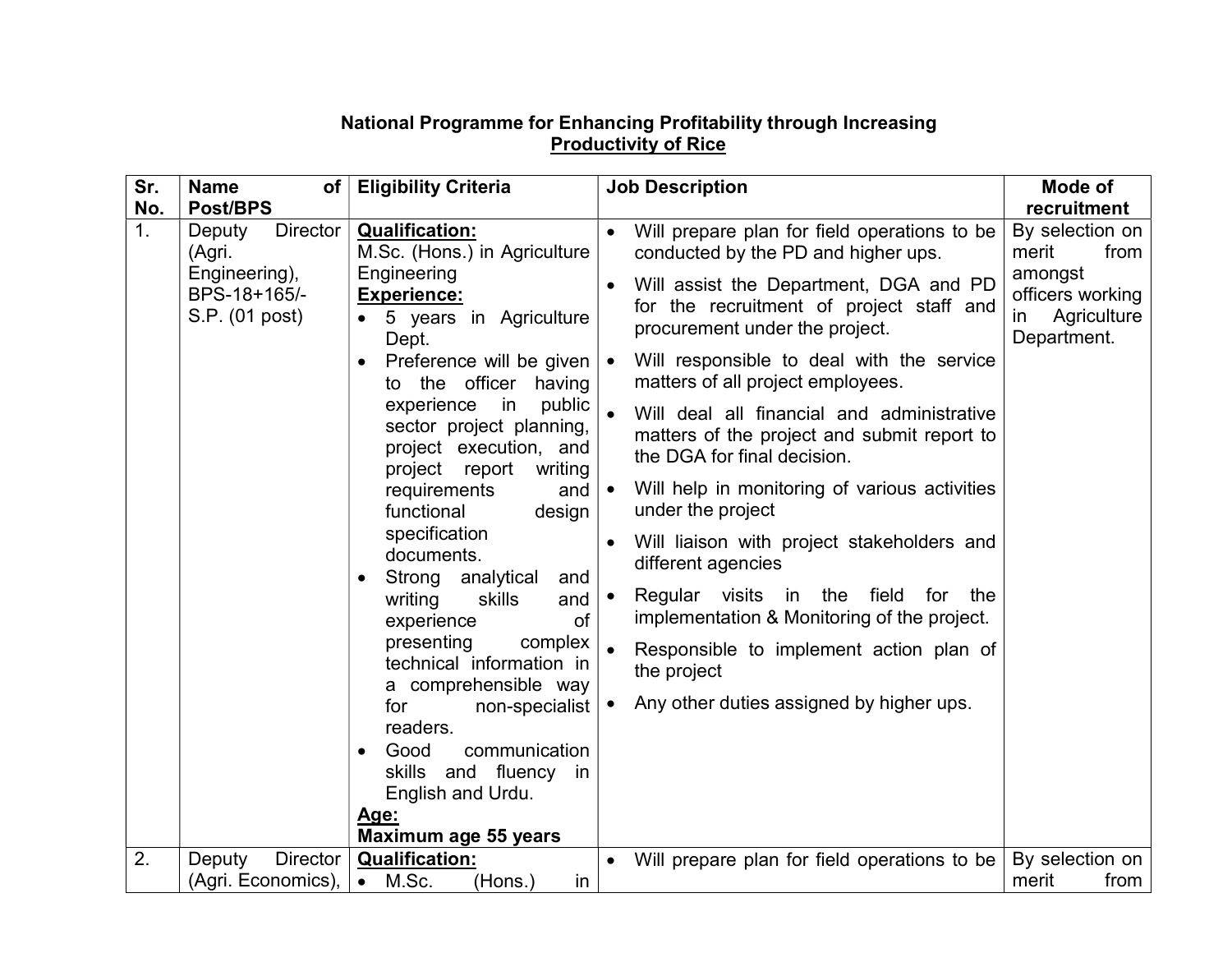|    | BPS-18+165/-                                                      | <b>Agriculture Economics</b>                                                                                                                                                                                                                                                                                                                                                   |                                     | conducted by the PD and higher ups.                                                                                                                                                                                                                                                                                                                                                                                                                                                                                                                                                                        | amongst                                                                                             |
|----|-------------------------------------------------------------------|--------------------------------------------------------------------------------------------------------------------------------------------------------------------------------------------------------------------------------------------------------------------------------------------------------------------------------------------------------------------------------|-------------------------------------|------------------------------------------------------------------------------------------------------------------------------------------------------------------------------------------------------------------------------------------------------------------------------------------------------------------------------------------------------------------------------------------------------------------------------------------------------------------------------------------------------------------------------------------------------------------------------------------------------------|-----------------------------------------------------------------------------------------------------|
|    | S.P. (01 post)                                                    | <b>Experience:</b><br>• 5 years in Agriculture<br>Dept.<br>Preference will be given                                                                                                                                                                                                                                                                                            |                                     | Will assist the Department, DGA and PD<br>for the recruitment of project staff and<br>procurement under the project.                                                                                                                                                                                                                                                                                                                                                                                                                                                                                       | officers working<br>Agriculture<br>in<br>Department.                                                |
|    |                                                                   | to the officer having<br>experience<br>in<br>public                                                                                                                                                                                                                                                                                                                            |                                     | Will responsible to deal with the service<br>matters of all project employees.                                                                                                                                                                                                                                                                                                                                                                                                                                                                                                                             |                                                                                                     |
|    |                                                                   | sector project planning,<br>project execution, and<br>project report writing<br>Experience in<br>project<br>$\bullet$                                                                                                                                                                                                                                                          |                                     | Will deal all financial and administrative<br>matters of the project and submit report to<br>the DGA for final decision.                                                                                                                                                                                                                                                                                                                                                                                                                                                                                   |                                                                                                     |
|    |                                                                   | planning,<br>project<br>Field<br>execution.                                                                                                                                                                                                                                                                                                                                    |                                     | Will monitor the project activities and their<br>implementation in the field areas.                                                                                                                                                                                                                                                                                                                                                                                                                                                                                                                        |                                                                                                     |
|    |                                                                   | monitoring and project<br>report writing.<br>communication<br>Good<br>$\bullet$                                                                                                                                                                                                                                                                                                |                                     | Will deal all field operations and liaison with<br>field force in the assigned Districts.                                                                                                                                                                                                                                                                                                                                                                                                                                                                                                                  |                                                                                                     |
|    |                                                                   | skills and fluency<br>in<br>English and Urdu.                                                                                                                                                                                                                                                                                                                                  |                                     | Will implement training plans of field force<br>and farmers                                                                                                                                                                                                                                                                                                                                                                                                                                                                                                                                                |                                                                                                     |
|    |                                                                   | <u>Age:</u><br>Maximum age 55 years                                                                                                                                                                                                                                                                                                                                            |                                     | Any other duties assigned by higher ups.                                                                                                                                                                                                                                                                                                                                                                                                                                                                                                                                                                   |                                                                                                     |
| 3. | Assistant<br>Research Officer<br>(Economics), BPS-<br>17(01 post) | <b>Qualification:</b><br>• M.Sc. (Hons.) in<br><b>Agriculture Economics</b><br><b>Experience</b><br>2 years in Agriculture<br>Dept. as ARO (FM &<br>FE)<br>Preference will be given<br>to the officer having<br>experience in public<br>sector project planning,<br>project execution, and<br>project report writing<br>requirements and<br>functional design<br>specification | $\bullet$<br>$\bullet$<br>$\bullet$ | Will prepare plan for field operations to be<br>conducted by the PD and higher ups.<br>Will assist the Department, PD and DD<br>(Agri. Economics) for the recruitment of<br>project staff and procurement under the<br>project.<br>Will assist the PD and<br>DD (Agri.<br>Economics) to deal with the service matters<br>of all project employees.<br>Will assist the PD<br>and<br>DD<br>(Agri.<br>Economics) to deal all financial and<br>administrative matters of the project and<br>submit report to the DGA for final decision.<br>Will help in monitoring of various activities<br>under the project | By selection on<br>merit<br>from<br>amongst<br>officers working<br>Agriculture<br>in<br>Department. |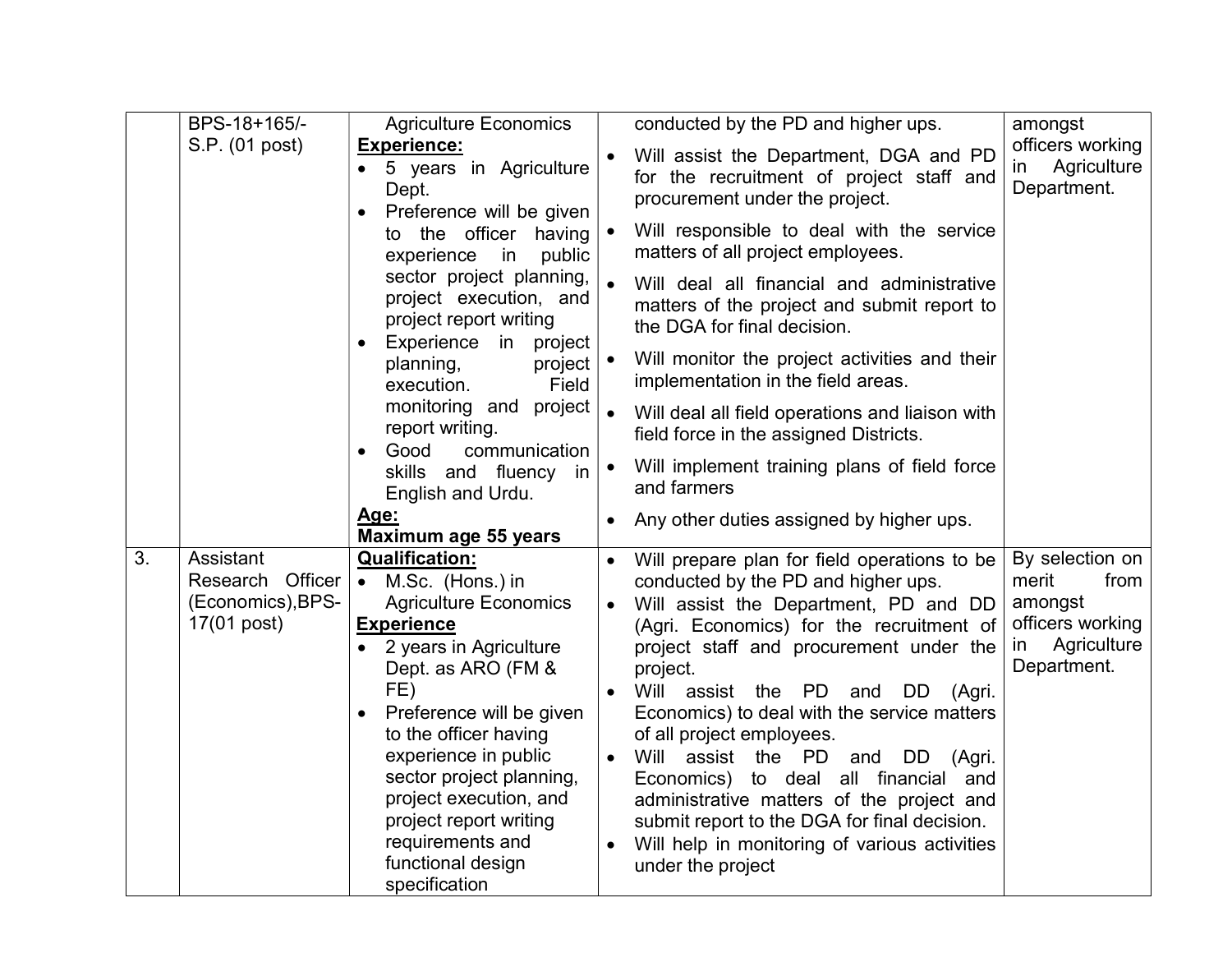|                  |                                                                                | documents.<br>Knowledge of mobile<br>applications, GIS<br>applications IT related<br>communication<br>methods.<br>Strong analytical<br>and<br>skills<br>writing<br>and<br>experience<br>of<br>presenting<br>complex<br>technical information in<br>a comprehensible way<br>for<br>non-specialist<br>readers.<br>communication<br>Good<br>skills and fluency<br>in<br>English and Urdu.             | $\bullet$<br>$\bullet$<br>$\bullet$ | Will liaison with project stakeholders and<br>different agencies<br>Regular visits in the field for<br>the<br>implementation & Monitoring of the project.<br>Any other duties assigned by higher ups.<br>Responsible to implement action plan of<br>the project<br>Any other duties assigned by higher ups.                                                                                                                                                                                                                                                                                                                                                                 |                                                                                                     |
|------------------|--------------------------------------------------------------------------------|----------------------------------------------------------------------------------------------------------------------------------------------------------------------------------------------------------------------------------------------------------------------------------------------------------------------------------------------------------------------------------------------------|-------------------------------------|-----------------------------------------------------------------------------------------------------------------------------------------------------------------------------------------------------------------------------------------------------------------------------------------------------------------------------------------------------------------------------------------------------------------------------------------------------------------------------------------------------------------------------------------------------------------------------------------------------------------------------------------------------------------------------|-----------------------------------------------------------------------------------------------------|
|                  |                                                                                | <u> Age:</u><br>Maximum age 50 years                                                                                                                                                                                                                                                                                                                                                               |                                     |                                                                                                                                                                                                                                                                                                                                                                                                                                                                                                                                                                                                                                                                             |                                                                                                     |
| $\overline{4}$ . | Assistant<br>Officer<br>Research<br>(Agri.<br>Engineering),<br>BPS-17(01 post) | <b>Qualification:</b><br>M.Sc. (Hons.) in Agriculture<br>Engineering<br><b>Experience:</b><br>• 2 years in Agriculture<br>Dept. as ARO (Agri.<br>Engineering)<br>Preference will be given<br>to the officer having<br>experience in public<br>sector project planning,<br>project execution, and<br>project report writing<br>requirements and<br>functional design<br>specification<br>documents. | $\bullet$                           | Will prepare plan for field operations to be<br>conducted by the PD and higher ups.<br>Will assist the Department, PD and DD<br>(Agri. Engineering) for the recruitment of<br>project staff and procurement under the<br>project.<br>Will assist<br>the<br>PD<br>DD<br>and<br>(Agri.<br>Engineering) to deal with the service<br>matters of all project employees.<br>Will<br>assist the PD and<br>DD.<br>(Agri.<br>Engineering) to deal all financial and<br>administrative matters of the project and<br>submit report to the DGA for final decision.<br>Will help in monitoring of various activities<br>under the project<br>Will liaison with project stakeholders and | By selection on<br>merit<br>from<br>amongst<br>officers working<br>Agriculture<br>in<br>Department. |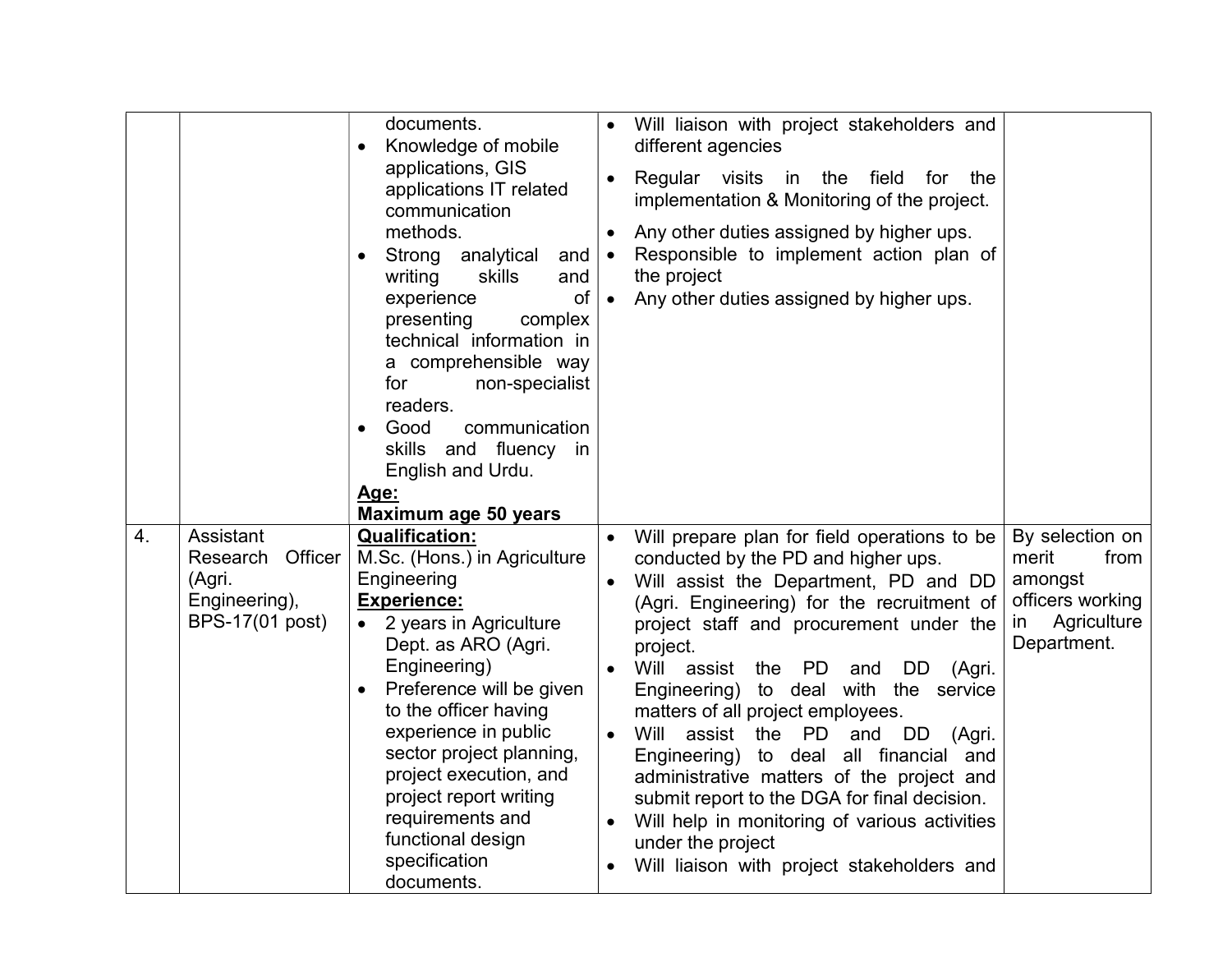|    |                                                                       | Knowledge of mobile<br>$\bullet$<br>applications, GIS<br>applications IT related<br>communication<br>methods.<br>Strong<br>analytical<br>and<br>skills<br>writing<br>and<br>of<br>experience<br>presenting<br>complex<br>technical information in<br>a comprehensible way<br>non-specialist<br>for<br>readers.<br>Good<br>communication<br>skills and fluency<br>in<br>English and Urdu.<br>Age:<br>Maximum age 50 years | different agencies<br>Regular visits in the<br>field<br>for<br>the<br>$\bullet$<br>implementation & Monitoring of the project.<br>Any other duties assigned by higher ups.<br>$\bullet$<br>Responsible to implement action plan of<br>$\bullet$<br>the project<br>Any other duties assigned by higher ups.<br>$\bullet$ |                                                                                                         |
|----|-----------------------------------------------------------------------|--------------------------------------------------------------------------------------------------------------------------------------------------------------------------------------------------------------------------------------------------------------------------------------------------------------------------------------------------------------------------------------------------------------------------|-------------------------------------------------------------------------------------------------------------------------------------------------------------------------------------------------------------------------------------------------------------------------------------------------------------------------|---------------------------------------------------------------------------------------------------------|
| 5. | Assistant<br>(Account Branch),<br>BPS-14 to BPS-<br>16(01 post)       | B.Com/B.A.<br>$(2nd$ Div.)<br>recognized<br>from<br>any<br>University with 10 year<br>experience in accounts<br>(2 <sup>nd</sup><br>OR I<br>Intermediate<br>Div.) with<br>12 <sup>°</sup><br>year<br>experience in accounts.<br>Certificate in MS office.<br>Age upto 45 years.                                                                                                                                          | $\cdot$ He<br>will<br>be<br>responsible<br>for<br>Accounts/HR/Administrative matters of the<br>project.<br>• He will be responsible for maintaining and<br>safe custody of project record.<br>• Transformation and integration of data.<br>• Spatial Database handling.<br>• Any other duties assigned by higher ups.   | By selection on<br>merit<br>from<br>amongst<br>officials<br>working<br>in<br>Agriculture<br>Department. |
| 6. | Assistant<br>(Development<br>Branch), BPS-14<br>to BPS-16(01<br>post) | (2 <sup>nd</sup> )<br>B.Com/B.A.<br>Div.)<br>recognized<br>from<br>any<br>University with 10 year<br>experience in accounts<br>(2 <sup>nd</sup><br>OR.<br>Intermediate<br>with<br>12<br>Div.)<br>year<br>experience in accounts.<br>Certificate in MS office.<br>Age upto 45 years.                                                                                                                                      | $\cdot$ He<br>will<br>responsible<br>be<br>for<br>HR/Administrative matters of the project.<br>. Will be responsible for maintaining and<br>safe custody of project record.<br>· Data acquisition & management from<br>various sources.<br>• Spatial Database handling.<br>• Any other duties assigned by higher ups.   | By selection on<br>merit<br>from<br>amongst<br>officials<br>working<br>in<br>Agriculture<br>Department. |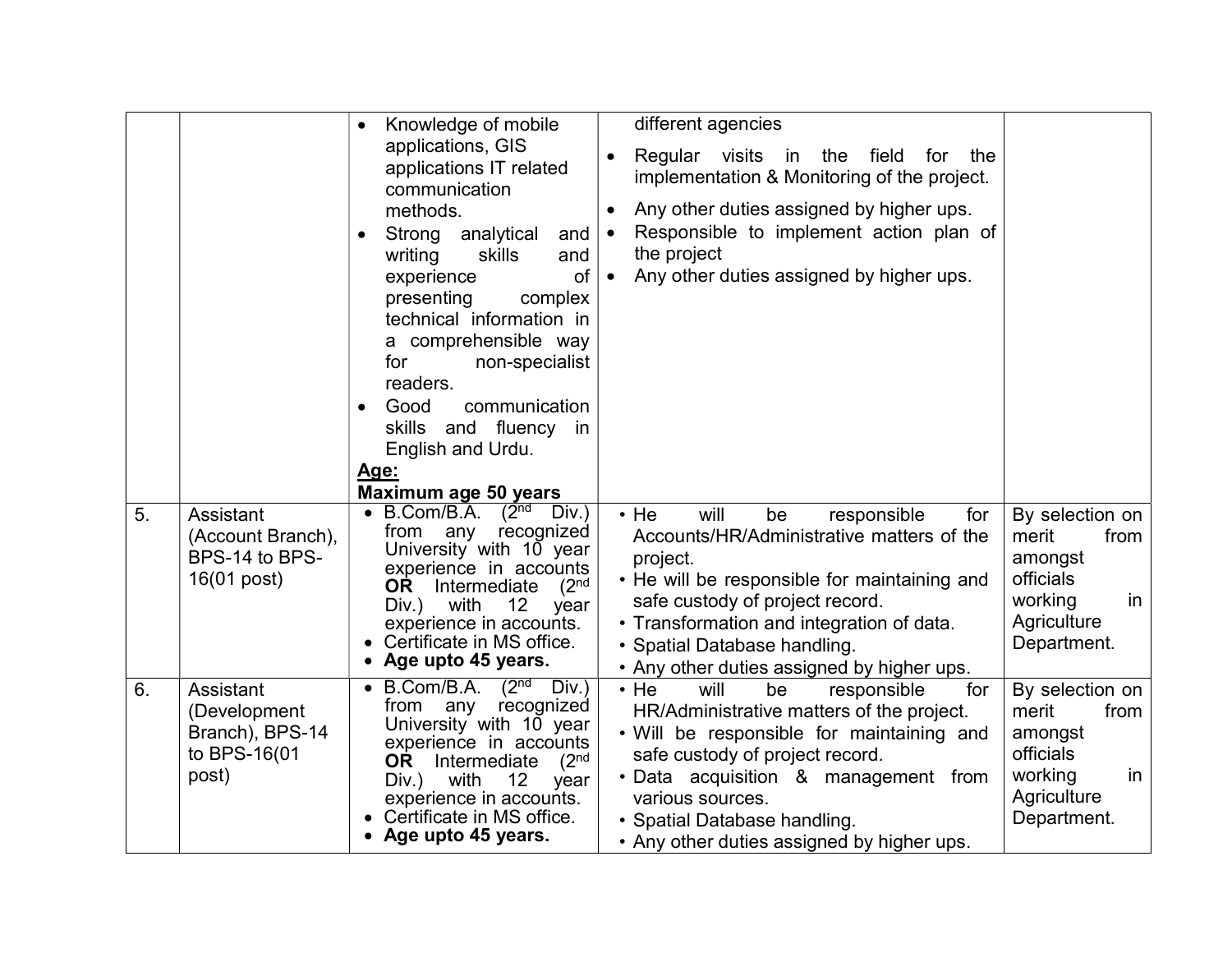# National Programme for Enhancing Profitability through Increasing **Productivity of Sugarcane**

| Sr. | <b>Name</b><br>of                                            | <b>Eligibility Criteria</b>                                                                                                                                                                                                                                                                                                                                                                                                                                                                                                                                                                                                                                                                                     | <b>Job Description</b>                                                                                                                                                                                                                                                                                                                                                                                                                                                                                                                                                                                                                                                                                                                            | Mode of                                                                                                    |
|-----|--------------------------------------------------------------|-----------------------------------------------------------------------------------------------------------------------------------------------------------------------------------------------------------------------------------------------------------------------------------------------------------------------------------------------------------------------------------------------------------------------------------------------------------------------------------------------------------------------------------------------------------------------------------------------------------------------------------------------------------------------------------------------------------------|---------------------------------------------------------------------------------------------------------------------------------------------------------------------------------------------------------------------------------------------------------------------------------------------------------------------------------------------------------------------------------------------------------------------------------------------------------------------------------------------------------------------------------------------------------------------------------------------------------------------------------------------------------------------------------------------------------------------------------------------------|------------------------------------------------------------------------------------------------------------|
| No. | <b>Post/BPS</b>                                              |                                                                                                                                                                                                                                                                                                                                                                                                                                                                                                                                                                                                                                                                                                                 |                                                                                                                                                                                                                                                                                                                                                                                                                                                                                                                                                                                                                                                                                                                                                   | recruitment                                                                                                |
| 1.  | Deputy<br>BPS-<br>Director,<br>$18+165/-$<br>S.P.(01 post)   | Degree<br>• Master<br>in<br>Agriculture<br><b>Experience:</b><br>20 years in Agriculture Dept.<br>• Preference will be given<br>officer<br>the<br>having<br>to<br>public<br>experience<br>in<br>sector project planning,<br>project execution,<br>and<br>writing<br>project<br>report<br>requirements<br>and<br>functional<br>design<br>specification documents.<br>$\bullet$ Strong<br>analytical<br>and<br>writing<br>skills<br>and<br>experience of presenting<br>complex<br>technical<br>information<br>in.<br>a<br>comprehensible way for<br>non-specialist readers.<br>$\bullet$ Good<br>communication<br><b>skills</b><br>fluency<br>and<br><sub>in</sub><br>English and Urdu.<br>• Maximum Age 55 years | Will prepare plan for field operations to be<br>conducted by the PD and higher ups.<br>Will assist the Department, DGA and PD<br>for the recruitment of project staff and<br>procurement under the project.<br>• Will responsible to deal with the service<br>matters of all project employees.<br>Will deal all financial and administrative<br>matters of the project and submit report to<br>the DGA for final decision.<br>• Will help in monitoring of various activities<br>under the project.<br>Will liaison with project stakeholders and<br>different agencies.<br>• Regular visits in<br>the field<br>for<br>the<br>of<br>the<br>implementation &<br>Monitoring<br>project.<br>Responsible to implement action plan of<br>the project. | By selection on<br>from<br>merit<br>amongst<br>officers working<br><i>in</i><br>Agriculture<br>Department. |
| 2.  | Agriculture<br>Officer<br>(Technical),<br>BPS-17(01<br>post) | • Master<br>Degree<br>in<br>Agriculture<br><b>Experience:</b><br>• 2 years in Agriculture Dept.<br>• Preference will be given<br>the officer<br>having<br>to<br>public<br>experience<br>in                                                                                                                                                                                                                                                                                                                                                                                                                                                                                                                      | • Will prepare plan for field operations to be<br>conducted by the PD and higher ups.<br>. Will assist the Department, PD and DDA<br>for the recruitment of project staff and<br>procurement under the project.<br>• Will assist the PD and DDA to deal with<br>the<br>matters<br>of<br>all<br>service<br>project                                                                                                                                                                                                                                                                                                                                                                                                                                 | By selection on<br>merit<br>from<br>amongst<br>officers working<br>in<br>Agriculture<br>Department.        |